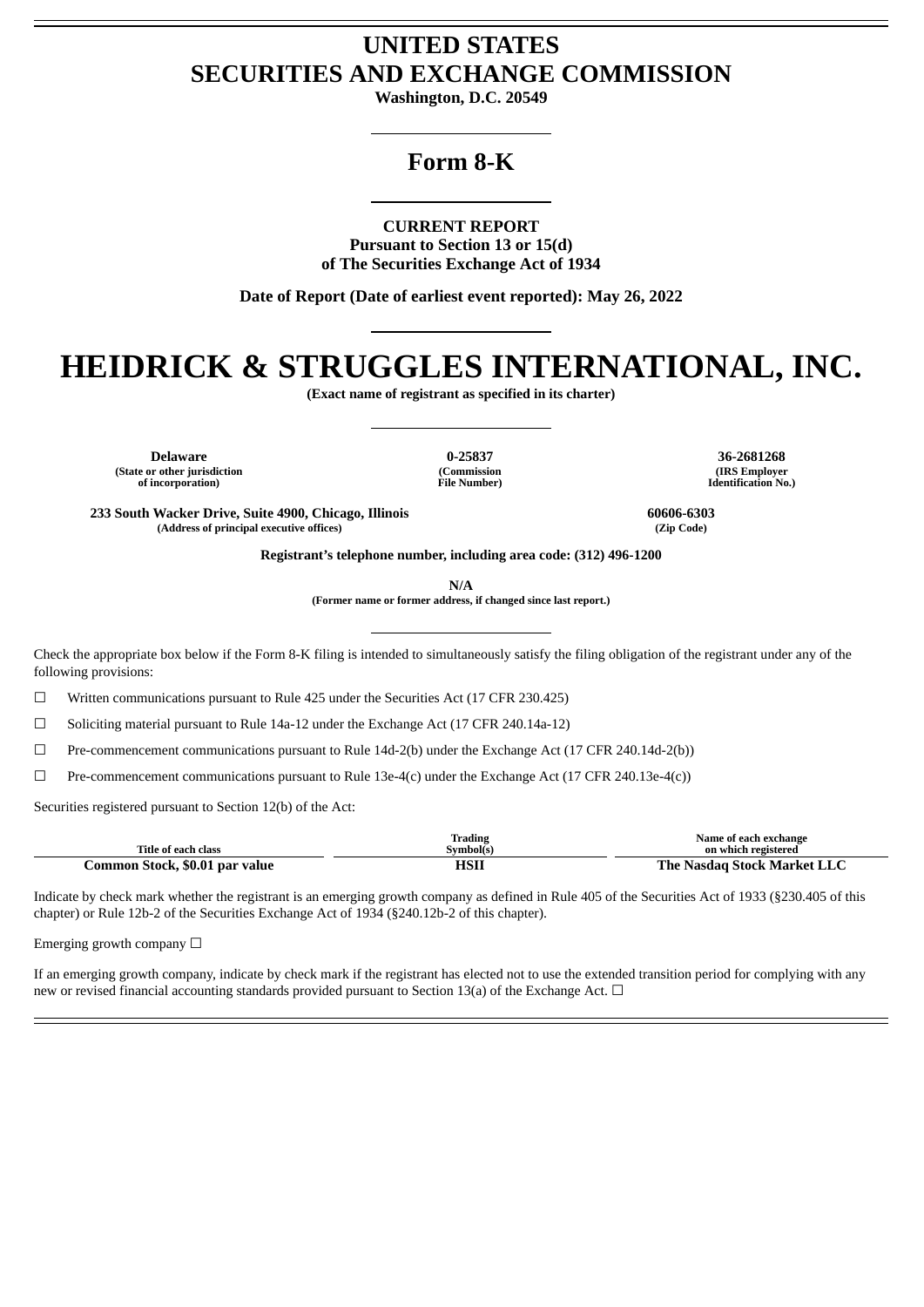#### **Item 5.07 Submission of Matters to a Vote of Security Holders.**

(a) The annual meeting of stockholders (the "Annual Meeting") of Heidrick & Struggles International, Inc. (the "Company") was held on May 26, 2022.

(b) The results of the matters submitted to the Company's stockholders at the Annual Meeting were as follows:

1. Election of Seven Directors: The Company's stockholders elected the following seven directors, each to serve a one-year term expiring on the date of the Company's 2023 annual meeting of stockholders. Each director will hold office until his or her successor has been duly elected and qualified or until the director's earlier resignation or removal.

|                      |            |          | <b>Broker</b>    |
|----------------------|------------|----------|------------------|
|                      | For        | Withheld | <b>Non-Votes</b> |
| ELIZABETH L. AXELROD | 16,060,243 | 289,412  | 1,755,700        |
| MARY E. G. BEAR      | 16,287,073 | 62,582   | 1,755,700        |
| LYLE LOGAN           | 16,083,722 | 265.933  | 1,755,700        |
| T. WILLEM MESDAG     | 16,074,363 | 275.292  | 1,755,700        |
| KRISHNAN RAJAGOPALAN | 16.277.840 | 71.815   | 1,755,700        |
| <b>STACEY RAUCH</b>  | 16.291.548 | 58.107   | 1,755,700        |
| ADAM WARBY           | 16.094.461 | 255,194  | 1,755,700        |
|                      |            |          |                  |

2. Advisory Vote to Approve Named Executive Officer Compensation: The Company's stockholders approved this proposal.

| For                     | 15,597,651 |
|-------------------------|------------|
| Against                 | 749.347    |
| Abstain                 | 2.657      |
| <b>Broker Non-Votes</b> | 1,755,700  |

3. Ratification of the Appointment of RSM US LLP as the Company's Independent Registered Public Accounting Firm for the 2022 Fiscal Year: The Company's stockholders approved this proposal.

| For     | 18,086,608 |
|---------|------------|
| Against | 14,705     |
| Abstain | 4.042      |